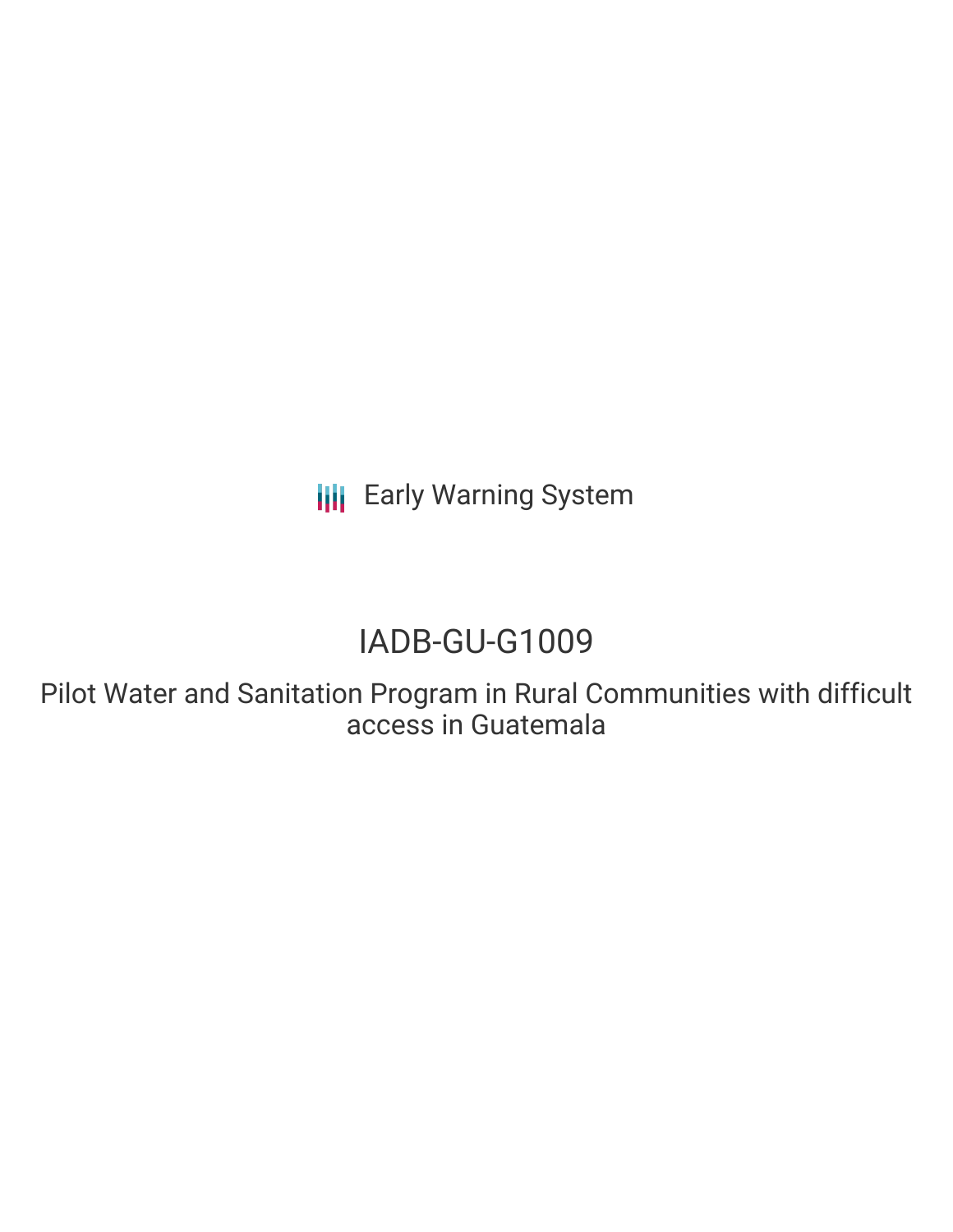

### **Quick Facts**

| <b>Countries</b>               | Guatemala                              |
|--------------------------------|----------------------------------------|
| <b>Specific Location</b>       | Santa Lucia Utatlan                    |
| <b>Financial Institutions</b>  | Inter-American Development Bank (IADB) |
| <b>Status</b>                  | Active                                 |
| <b>Bank Risk Rating</b>        | C                                      |
| <b>Borrower</b>                | Government of Guatemala                |
| <b>Sectors</b>                 | Water and Sanitation                   |
| <b>Investment Type(s)</b>      | Grant                                  |
| <b>Investment Amount (USD)</b> | $$0.80$ million                        |
| <b>Project Cost (USD)</b>      | \$0.80 million                         |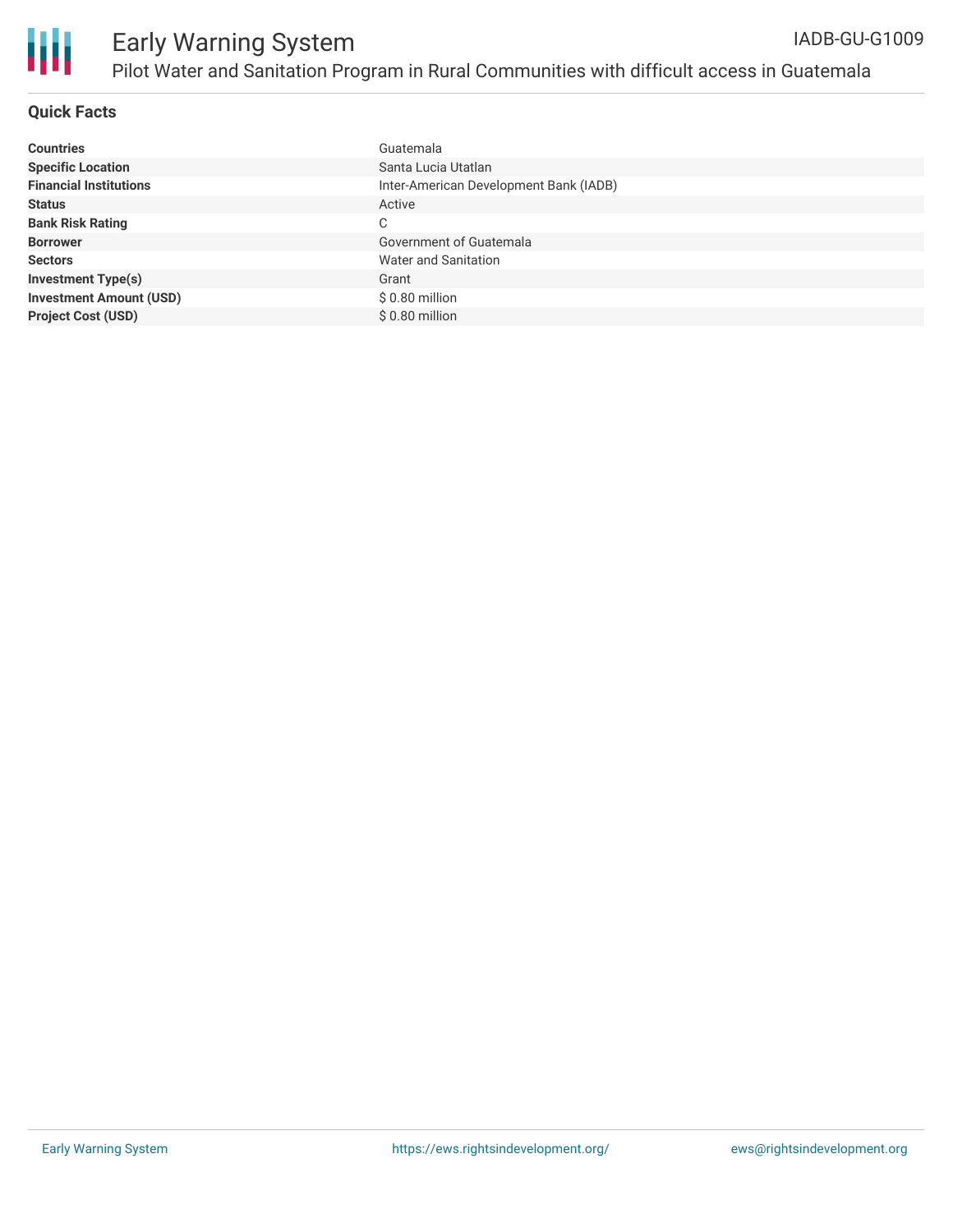

## **Project Description**

The objective of this pilot program is to design and implement intervention models to provide water and sanitation services in hard-to-reach rural communities in the municipality of Santa Lucia Utatlan, including both collective and individual solutions.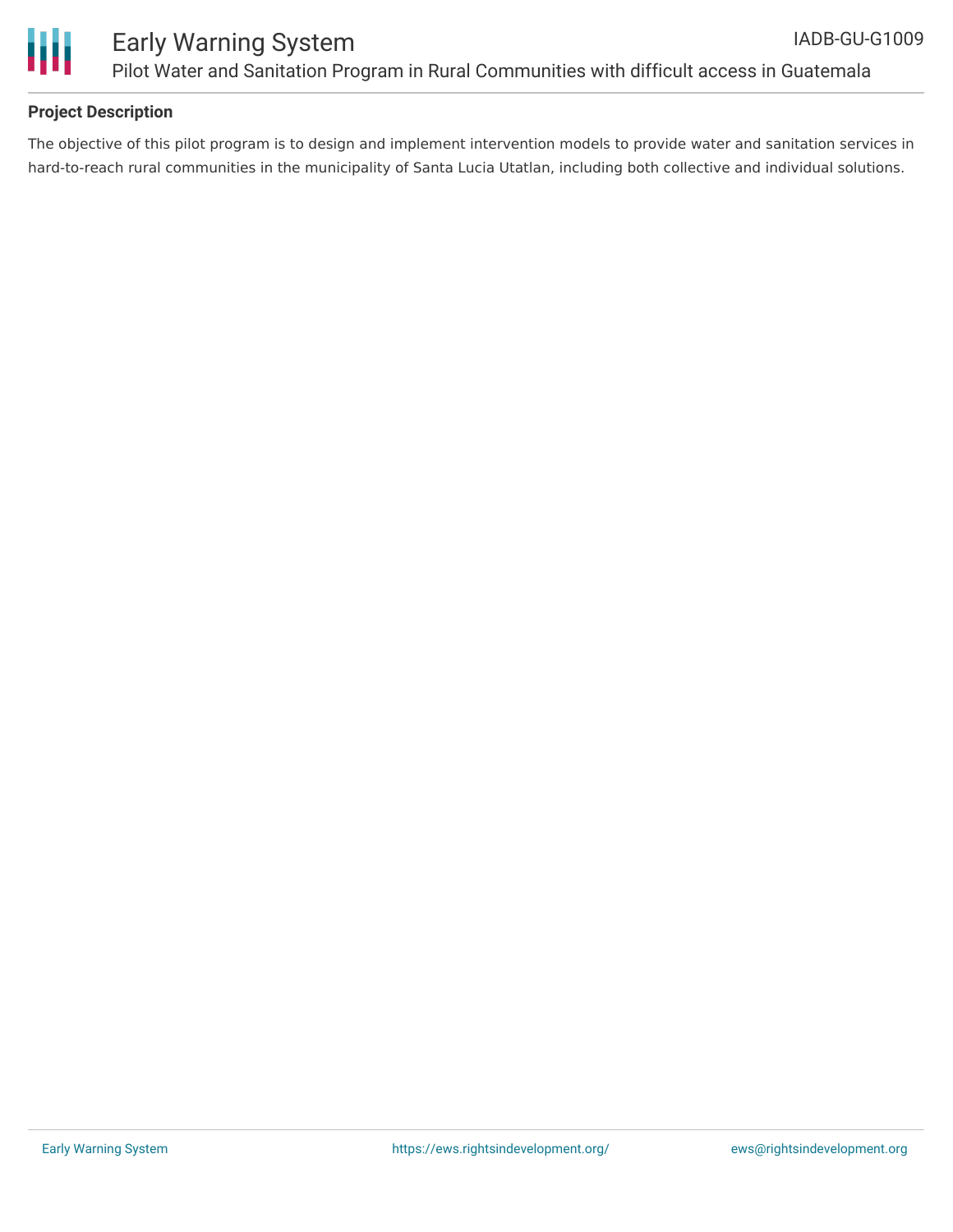

#### Early Warning System Pilot Water and Sanitation Program in Rural Communities with difficult access in Guatemala IADB-GU-G1009

#### **Investment Description**

• Inter-American Development Bank (IADB)